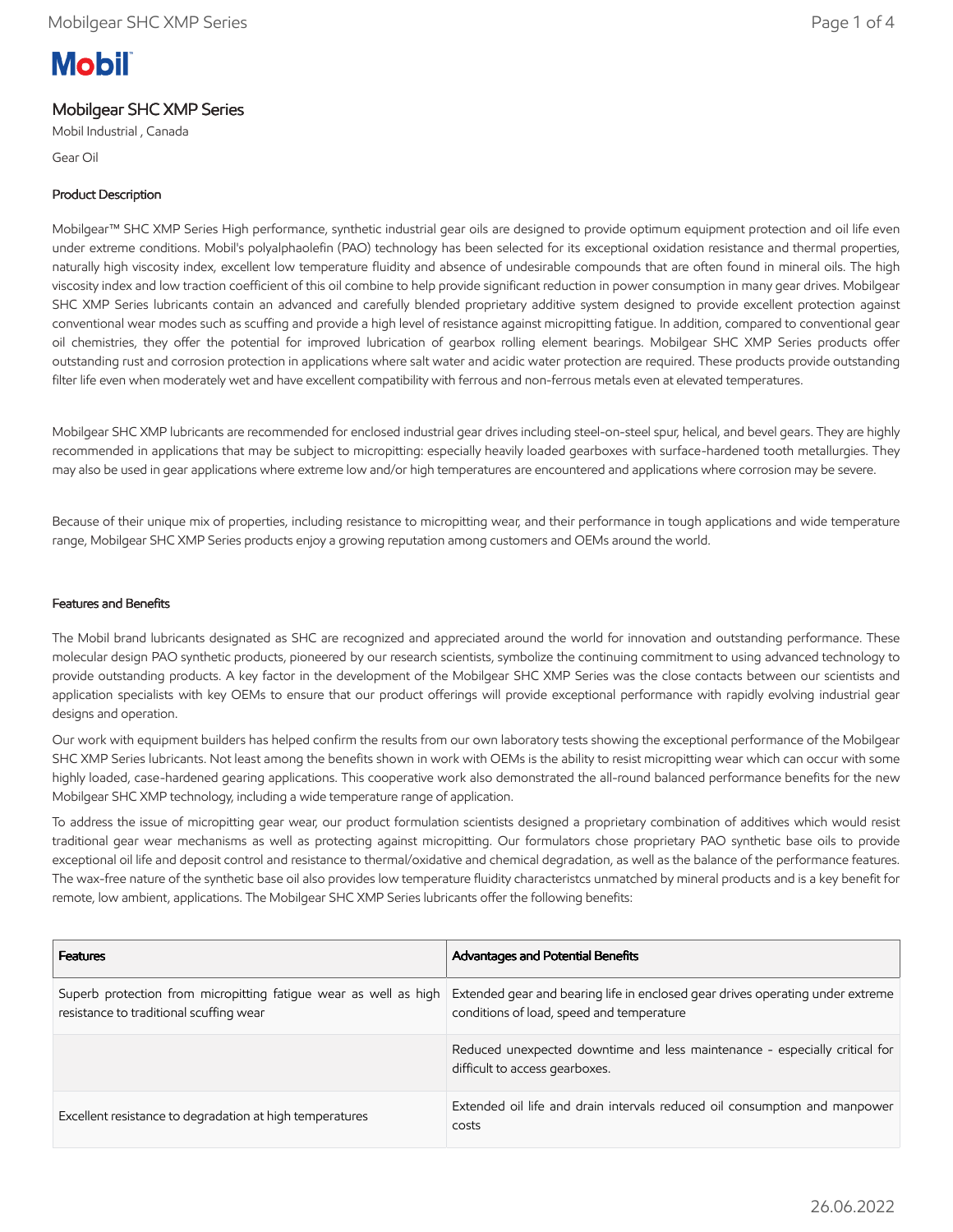| <b>Features</b>                                                                                           | <b>Advantages and Potential Benefits</b>                                                                                                                                                                                           |  |
|-----------------------------------------------------------------------------------------------------------|------------------------------------------------------------------------------------------------------------------------------------------------------------------------------------------------------------------------------------|--|
| Low traction PAO base stocks for improved gear efficiency                                                 | Reduced energy consumption and lower operating temperatures                                                                                                                                                                        |  |
| High viscosity index base stocks reduce viscosity change with<br>temperature                              | Ability to operate at both high and low temperatures: especially critical in<br>remote applications with no oil heating or cooling<br>Smooth, trouble-free operation at high temperatures or in water-contaminated<br>applications |  |
| Excellent resistance to rust and corrosion and very good demulsibility                                    |                                                                                                                                                                                                                                    |  |
|                                                                                                           | Excellent compatibility with soft metals                                                                                                                                                                                           |  |
| Outstanding filter life, even in presence of water                                                        | Fewer filter changes and reduced maintenance costs                                                                                                                                                                                 |  |
| Excellent compatibility with common gearbox materials of<br>construction and with mineral-based gear oils | Simple conversion from many mineral products                                                                                                                                                                                       |  |

#### Applications

Application Considerations: While the Mobilgear SHC XMP Series are compatible with mineral oil based products, admixture may detract from their performance. Consequently it is recommended that before changing a system to one of the Mobilgear SHC XMP Series, it should be thoroughly cleaned out and flushed to achieve the maximum performance benefits.

Mobilgear SHC XMP Series supreme performance, fully synthetic industrial gear oils are designed to provide optimum equipment protection and oil life even under extreme conditions. They are especially formulated to resist micropitting of modern, case hardened gearing and can operate in both high and low temperature environments. Typical applications include:

- Wind turbines, especially highly loaded and shock loaded units, remotely located units and extreme temperature environments
- Plastic extruder gearboxes

 • Modern, highly loaded gearboxes used in the paper, steel, oil, textile, lumber and cement industries where gear protection and optimum oil life are required.

#### Specifications and Approvals

| This product meets or exceeds the requirements of: | 320 | 460 |
|----------------------------------------------------|-----|-----|
| AGMA 9005-E02-EP                                   |     |     |
| DIN 51517-3:2009-06                                |     |     |

#### Properties and Specifications

| Property                                         | 320            | 460            |
|--------------------------------------------------|----------------|----------------|
| Grade                                            | <b>ISO 320</b> | <b>ISO 460</b> |
| Density @ 15.6 C, kg/l, ASTM D4052               | 0.86           | 0.863          |
| Emulsion, Time to 40/37/3, 82 C, min, ASTM D1401 | 10             | 10             |
| FZG Micropitting, Fail Stage, Rating, FVA 54     | 10             | 10             |
| FZG Micropitting, GFT-Class, Rating, FVA 54      | High           | High           |